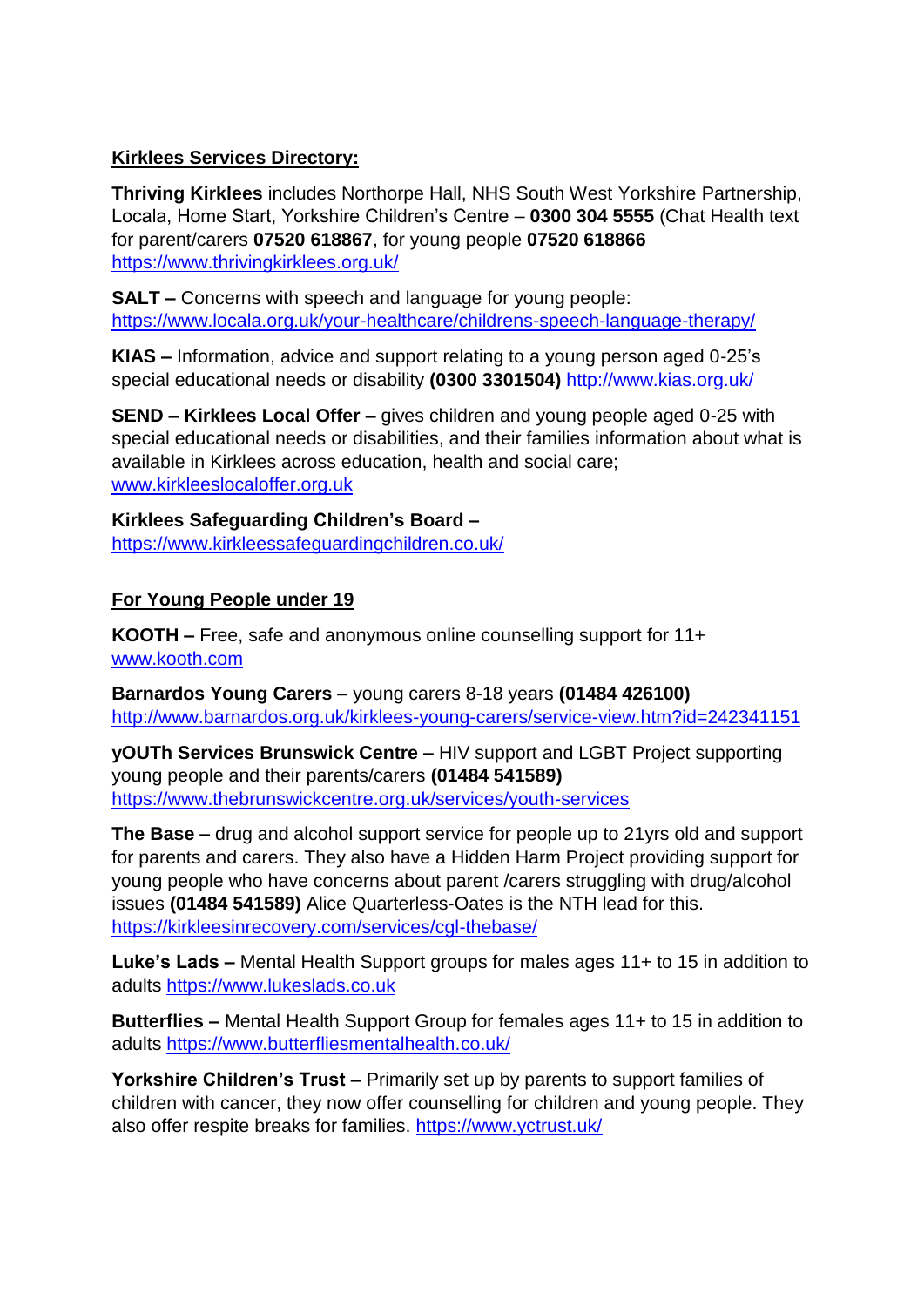## **Supporting adults and families**

**Carers Count –** support for carers (including parent carers), access to wellbeing activities and groups **(0300 120231)** <https://www.carerscount.org.uk/>

**Connected Persons Support Team –** supporting all connected carers, special guardians, foster carers (Debs – **07870590283**) [https://kirkleeschildcare.proceduresonline.com/p\\_place\\_fam\\_friend.html](https://kirkleeschildcare.proceduresonline.com/p_place_fam_friend.html)

**Kirkwood Hospice –** pre & post bereavement support for children and families **(01484 557910)** <https://www.kirkwoodhospice.co.uk/>

**Martin House Community Bereavement Service –** bereavement support for families following the death of a young person aged 0-25 years **(01937 845045)** <https://www.martinhouse.org.uk/>

**Chart –** drug and alcohol service for people aged 18+ **(01484 353333/01924 438383)** <https://kirkleesinrecovery.com/services/chart-kirklees/>

**Women's Centre –** emotional and practical support for women aged 18 years+ in Kirklees and Calderdale **(01484 450866)** <https://womencentre.org.uk/>

**IAPT –** Choice of services for people aged 18 years+ experiencing common mental health problems such as low mood, anxiety, panic, stress and OCD **(01484 343700)** [www.kirkleesiapt.co.uk](http://www.kirkleesiapt.co.uk/)

**The Southwest Yorkshire Mental Health Trust –** provide specialist mental health and learning disability services across Kirklees, Calderdale and Wakefield; <https://www.cht.nhs.uk/services/mental-health-services/> **SPA- 01924 316830**

**Fusion Housing –** Courses and volunteering opportunities for adults **01484 532280** <https://www.fusionhousing.org.uk/>

**PCAN –** independent, parent-led forum for parents and carers of young people aged 0-25 years with additional needs. PCAN welcomes any parent or carer, whether they are just becoming aware that their child may have additional needs or whether they have a child with a confirmed diagnosis **(07754 102336)** [www.pcankirklees.org](http://www.pcankirklees.org/)

**The Whole Autism Family –** voluntary group in Kirklees offering support and guidance to families impacted by autism **(07564 256626)** <http://thewholeautismfamily.co.uk/>

**Huddersfield Support Group for Autism (HSGA)–** Can be contacted through the website – [info@hsga.org.uk](mailto:info@hsga.org.uk)

**Andy's Man Club –** Support for men over 18 and can be contacted via the website: [www.andysmanclub.co.uk](http://www.andysmanclub.co.uk/)

**Men's Sheds –** Friendship building, sharing skills and knowledge, reducing isolation for men over 18 **(01484 421143)** <https://menssheds.org.uk/>

**Sky Positive Minds –** Free and confidential drop-in service at Dewsbury Moor and Scout Hill Children's Centre, 100 Heckmondwike Rd, WF13 3NT for women and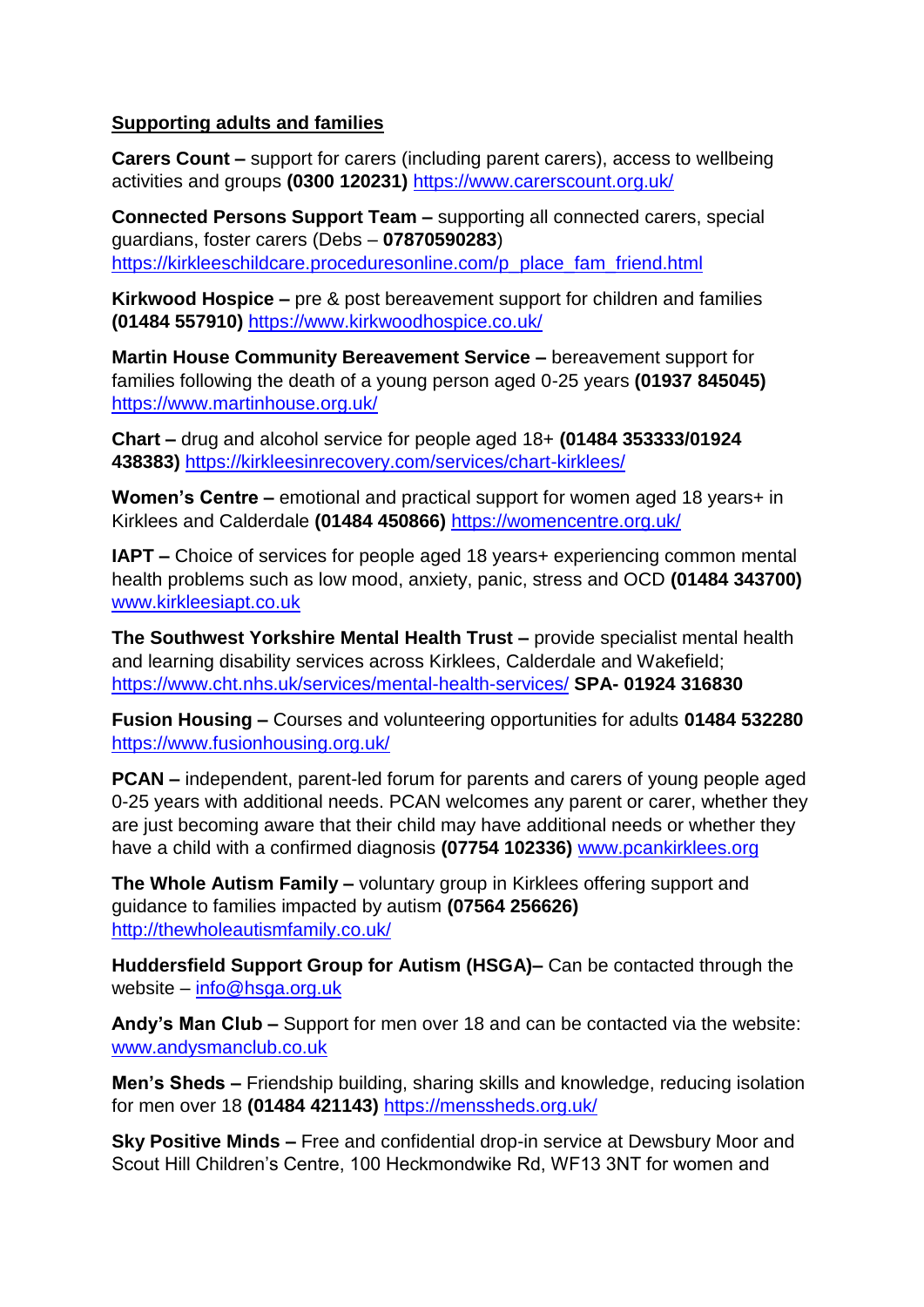teenage girls providing careers advice, parenting tips, housing/benefits advice and strategies to tackle anxiety and low mood while boosting confidence and communication – [www.SkyPositiveMinds.org.uk](http://www.skypositiveminds.org.uk/) / **07809430845**

**Pennine Domestic Abuse Service –** targeted support, safety planning and crisis intervention for anyone (male or female) experiencing domestic violence aged 16+ in Kirklees **(01274 878117/0800 0527222)** <https://pdvg.org/>

**RELATE –** Family Counselling around parental separation and poor relationships for young people and families 10+ **(01484 425843)** <https://www.relate.org.uk/>

**BACP –** Professional body representing counselling and psychotherapy with details of BACP registered counsellors (privately funded) [www.bacp.co.uk](http://www.bacp.co.uk/)

**Socrates –** Independent service of clinical psychologists **(01484 514594)** <https://www.socrates.org.uk/>

**TalkThru –** confidential counselling for men and women facing an unplanned pregnancy or baby loss **(01484 515137)** <http://www.talkthru.org.uk/>

**Aunty Pam's –** Support for pregnant women and new mums, including benefits advice, peer support and swap shop **(01484 414775/01924 438316)** <https://www.kirklees.gov.uk/beta/auntie-pams/index.aspx>

**Home-Start Young Parents' Groups –** Supporting young mums aged 14-24 **(01484 421925)** <https://homestart-kirklees.org.uk/>

**KRASAC –** Kirklees Rape and Sexual Abuse Centre supports survivors of sexual violence. Service can be accessed from age 13+ **(01484 450040 or text only 07983628227)**

<https://www.kcrasac.co.uk/>

**KABWWA (Kirklees Asian and Black Women Welfare Association) -** supports women and children from black, Asian and minority ethnic communities who are affected by domestic violence, providing support, advice, information and safe temporary accommodation; **01484 304338/0800 0527222**

**Better Off Kirklees –** website showing the benefits people are entitled to and how to claim them [\(www.betteroffkirklees.co.uk\)](http://www.betteroffkirklees.co.uk/)

**Kirklees Citizens Advice and Law Centre –** range of services including support with applying for benefits **(0344 848 7970)** <https://kcalc.org.uk/>

**Community Links Engagement and Recovery Service (CLEAR) –** Recoverfocused mental health service for individuals with mental health needs aged 18+ living in Kirklees **(01484 519097/01924 465054)** <https://www.commlinks.co.uk/cleargroups/>

**S2R Create Space -** Promoting positive mental health by providing creative and mindfulness courses for different age groups: **01484 539531** <https://www.s2r.org.uk/>